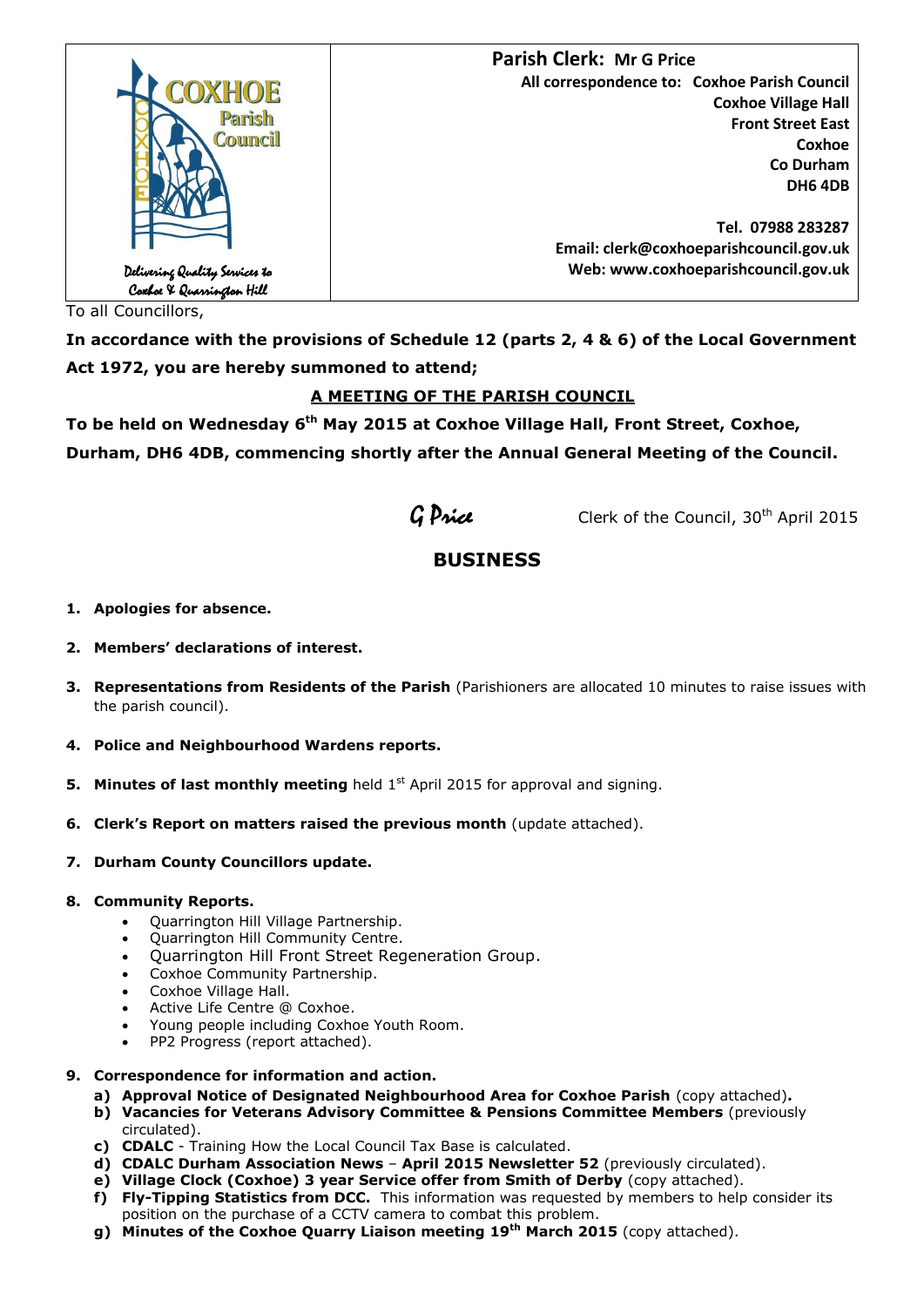**10.Village Atlas.** Following the presentation from Tony Devos at the previous meeting It was agreed to formally agended this matter for the full council's consideration an approval. Tony Devos advises that the parish council's initial contribution for this project will be zero in the year 2015-2016. However, if the outline bid is successful there will be a commitment required in 2016/17 of £4,000. This could be provided by the parish council or perhaps supported by our local County Councillors. A **decision is required by council** to proceed with this project and to cover the expenditure.

### **11. Acquisition of Land in Quarrington Hill for Environmental Improvements.**

Information is received from DCC concerning associated costs for the potential transfer of land to Coxhoe Parish council (see attached email). **A decision by members is required** to undertake the transfer of these sections of land and to agreed payment of the costs incurred by DCC which the council is advised to be £2,150 plus VAT plus any other reasonable unforeseen costs. The parish council may also have its own solicitor's costs to consider if used/required.

- **12. Cornforth Lane Road Closure and Green Lane Update** (information from Highways attached)**.**
- **13. Parking Restriction along Sanderson Street and Cooperative Terrace.** Residents in these streets were directly canvassed with a questionnaire concerning the parish council's proposal. A summary of the returns received is provided for information as action as deem necessary (see attached).
- **14. Adoption of Policy: Training Statement of Intent** (copy attached).
- **15. Adoption of Model Publication Scheme** (copy attached).
- **16. Artist's Commission Memorandum of Agreement** (copy of agreement is attached). Members approval of this agreement is require prior to appointing the Sculptor for the Quarrington Hill Environmental Improvement Scheme.

#### **17. Planning**

**17.1 Old Church School** – Now Fire Damaged. Members have requested this item be agended and considered for inclusion into PP2 as a site to provide Housing for the elderly in Coxhoe.

| Applications for consideration:          |                                                                            |                                                                                                                                                                                                                                             |
|------------------------------------------|----------------------------------------------------------------------------|---------------------------------------------------------------------------------------------------------------------------------------------------------------------------------------------------------------------------------------------|
| Reference No. Applicant.                 | <b>Location</b>                                                            | <b>Proposal</b>                                                                                                                                                                                                                             |
| DM/15/00793/OUT<br>Hellens Group Limited | Land To The East Of<br>Prospect Place,<br>Commercial Road East,<br>Coxhoe. | Construction of 55 residential dwellings<br>comprising of 22 affordable dwellings and<br>33 open market dwellings with associated<br>infrastructure, landscaping and engineering<br>works (outline, all matters reserved except<br>access). |

#### **17.2 Applications for consideration.**

#### **17.3 Applications previously considered and now approved.**

| Reference No.<br><b>Applicant</b> | Location                                                                                 | <b>Proposal</b>                                                                                                                                                                                                  |
|-----------------------------------|------------------------------------------------------------------------------------------|------------------------------------------------------------------------------------------------------------------------------------------------------------------------------------------------------------------|
| DM/15/00166/FPA                   | Various Locations Along<br>The Front Street<br>Quarrington Hill County<br>Durham DH6 4QD | 2 No. Village entrance artwork features<br>sited at the junction of Hawthorn Crescent<br>with Front Street (B6291) and the junction<br>of Belle Vue with Front Street and 1 no. mid<br>village artwork sculpture |
| DM/15/00686/FPA                   | 37 Bogma Avenue, Coxhoe<br>DH6 4EW                                                       | Two storey side extension and single storey<br>rear extension (Amended plan to earlier<br>consent 14/02654 that sets the extension<br>back from the front elevation by 1 metre.                                  |
| DM/15/00578/FPA                   | 25 Church Street, Coxhoe<br>DH6 4HE                                                      | Change of use from Dwelling (C3) to shop<br>$(A1)$ .                                                                                                                                                             |
| DM/15/00462/FPA                   | Aston Villa, Front Street<br>South, Quarrington Hill<br><b>DH6 40N</b>                   | Construction of detached garage/store in<br>rear garden area of dwelling.                                                                                                                                        |